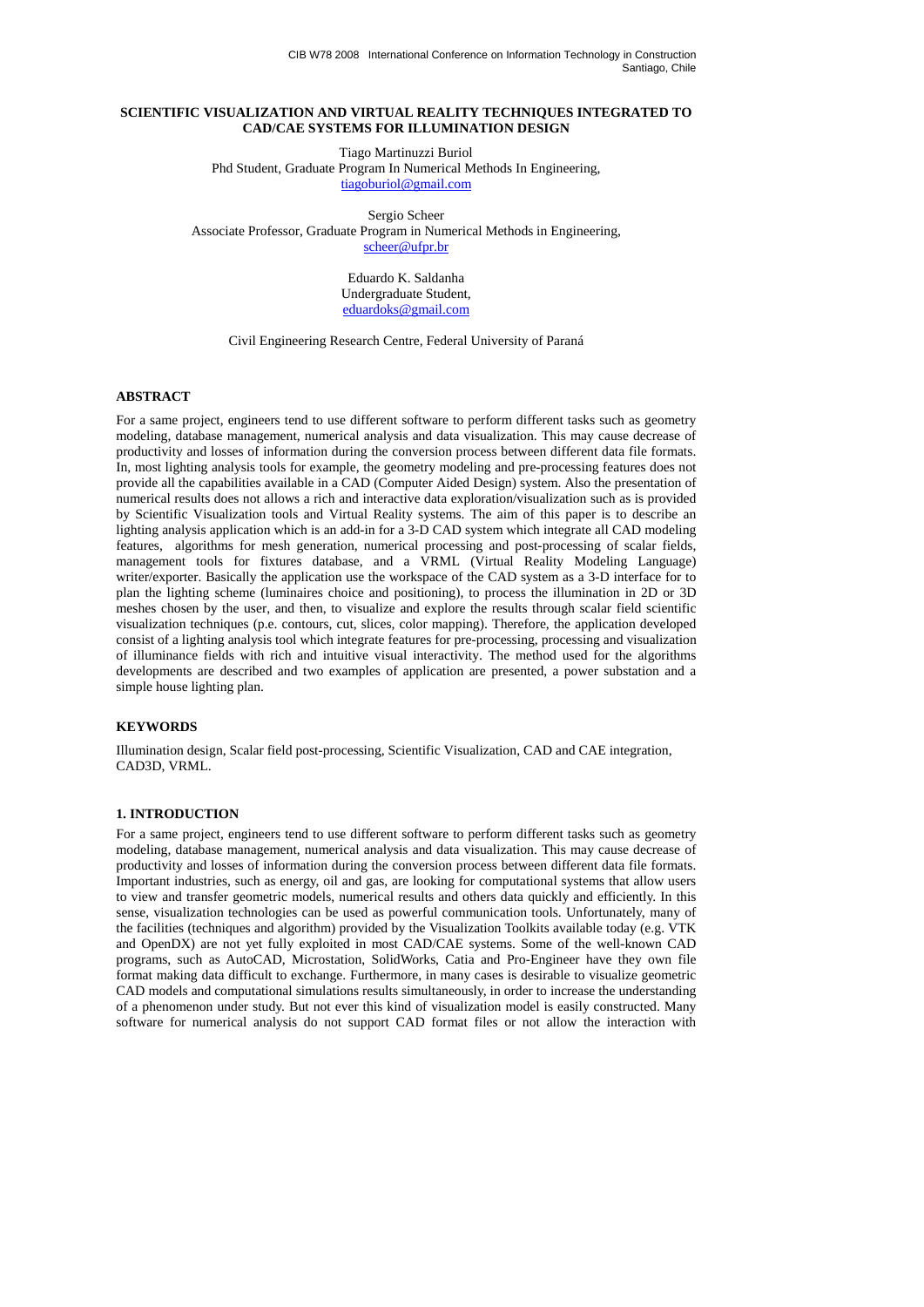numerical data simultaneously to display the CAD model. Thus, tools that can handle almost all engineer numerical procedures is expected.

On the other hand Virtual Reality and others interface paradigms have been used as support tools for communication and planning in Architecture, Engineering and Construction – AEC (Savioja et al., 2003; Bouchlaghem et.al, 2005). Visualization tools can cover the whole lifecycle of a product from presentation of initial concepts to the final stages of production and can also be extended to maintenance issues (Facility Management). The 3D visualization techniques can be indeed a powerful technique to show large amount of information compactly and, moreover, suggesting behaviour and affinity among different entities given their placement in the virtual world (Malandrino et al., 2007). Thus, virtual reality models can be used to communicate design intent, and to compare and evaluate design options.

In this paper is described an lighting analysis application which is an add-in for a 3D CAD system which integrate all CAD modeling features, algorithms for mesh generation, numerical processing and postprocessing of scalar fields, management tools for fixtures database, and a VRML files writer/exporter. Basically the application use the workspace of the CAD system as a 3-D interface for to plan the lighting scheme (luminaires choice and positioning), to process the illumination in 2-D or 3-D meshes chosen by the user, and then, to visualize and explore the results through scalar field scientific visualization techniques (contours, cut, slices, color mapping, etc.). The final visualization model can be exported in a VRML. The models in the VRML standard file format facilitate the communication and transfer of 3-D content on the web because the user can visualize and navigate into the 3-D model using a simple internet browser. Therefore, the application developed consist of a lighting analysis tool which integrate features for pre-processing, processing and visualization of illuminance fields with rich and intuitive visual interactivity.We believe that the major contribution of this work is to describe a way to create a computer application that integrate differents tools, needed in differents tasks of an lighting project, using a open source scientific visualization toolkit and customizing a comercial CAD system.

The organization of the paper is as follows: section 2 presents some basic concepts of visualization technologies and tools, including the Visualization ToolKit (VTK) and Virtual Reality Modeling Language (VRML). Section 3 describes the point-by-point method used for numerical processing of illuminance field. Section 4 details the application developed. Section 5 present two examples of application. Section 6 summarises the authors conclusions.

### **2. BASIC CONCEPTS IN VISUALIZATION TECHNOLOGIES AND TOOLS**

### **2.1 SCIENTIFIC VISUALIZATION**

Using visualization humans can recognize states, objects structures and models behaviour. Different kinds of visualization are used to communicate complex content and support decision processes. In Scientific Computing, Visualization is the area interested in to transform data and informations in representative pictures. The term Scientific Visualization (SciVis) refers to the sub-area dedicated to displaying physical or scientific data, usually obtained through numeric simulations or sensors. The first definition for SciVis was introduced by McCormick et al. (1987) at the panel "Visualization in Scientific Computing" presented at SIGGRAPH Conference: "Visualization is a method of computing. It transforms the symbolic into the geometric, enabling researchers to observe their simulations and computations. Visualization offers a method for seeing the unseen. It enriches the process of scientific discovery and fosters profound and unexpected insights. In many fields it is already revolutionizing the way scientists do science."

The goal of SciVis is to enhance scientific productivity by utilizing human visual perception and Computer Graphics techniques. Therefore SciVis is a support technology that enables scientists and engineers to understand complex relationships typically represented by large amounts of data.

Many visualization techniques and algorithm have been proposed in the literature (Brodlie et. al, 1992), some may be more appropriate for scalar data others for vectors or tensors. Some techniques are based in texture others in geometric reconstruction such as line and surface contours. According to Collins (1993), some techniques of SciVis have their first records dating of the XII century, and are still used and implemented in many computational tools. Some well-known techniques for visualization of numerical data are mapping scalar values into colors (colormap) and contours (level curves and surfaces).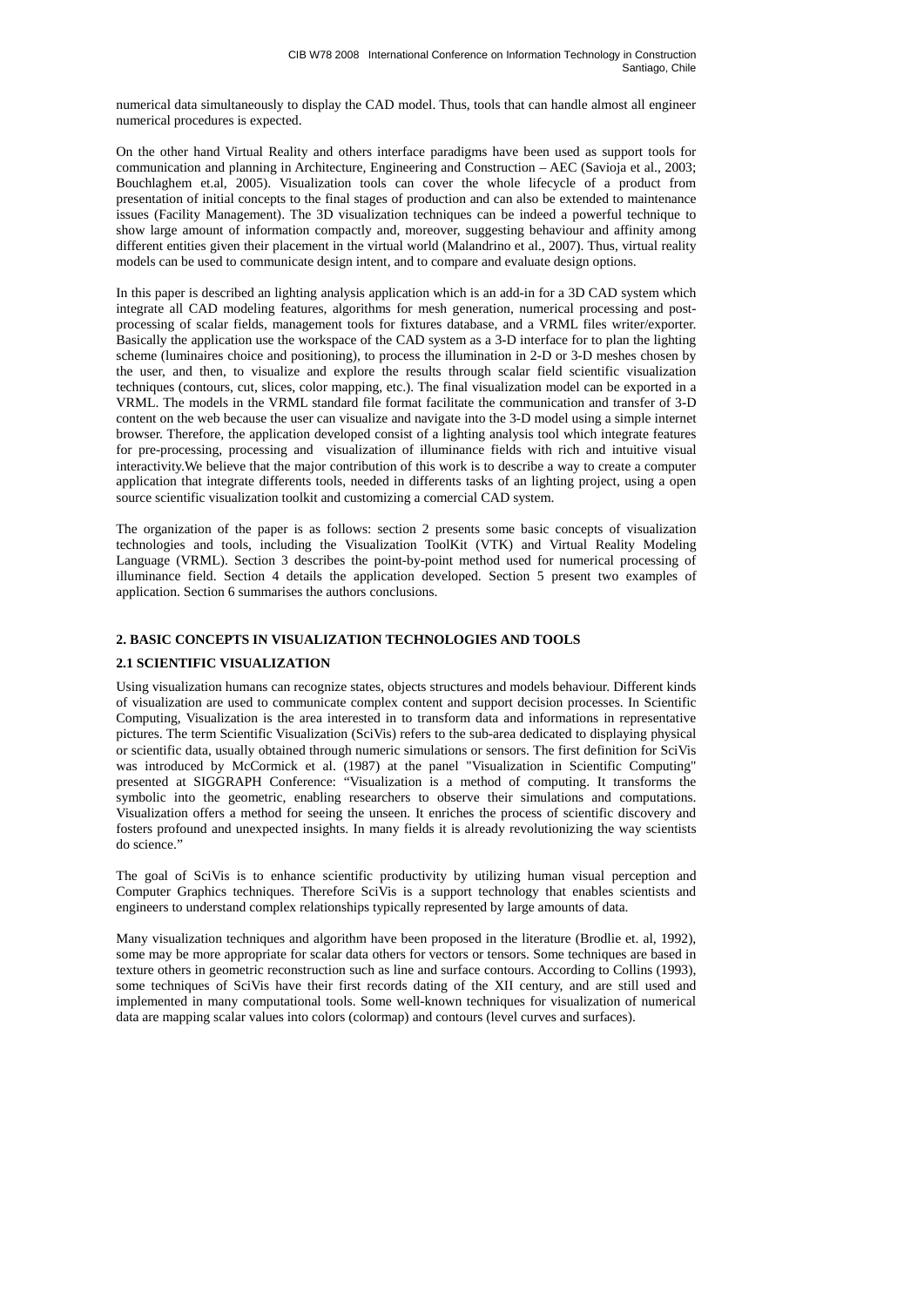The process of displaying datasets usually walk through three basic steps, which are: data acquisition, transformation (filtering and mapping) and rendering (Schroeder et al., 2004). Therefore visualization techniques involve data processing algorithms, which extract the data of the sample of interest and convert into a form suitable for representation.



Figure 1: Data flow in scientific visualization algorithms

Visualization algorithms and applications can be more easily developed using visualization toolkits or libraries. In this work the VTK - Visualization Toolkit (www.vtk.org) was used. VTK is one of several visualization toolkits available currently but some advantages make VTK a good choice, such as are described bellow.

# **2.2 VTK - THE VISUALIZATION TOOLKIT**

VTK is an open source, freely available software system for 3D computer graphics, image processing, and visualization. Consists of a C++ class library, and several interpreted interface layers including Tcl/Tk, Java, and Python. Some advantages of VTK is the support to a wide variety of visualization algorithms including scalar, vector, tensor, texture, and volumetric methods; and advanced modeling techniques such as implicit modeling, polygon reduction, mesh smoothing, cutting, contouring, and Delaunay triangulation.

VTK provides a variety of data representations including unorganized point sets, polygonal data, images, volumes, and structured, rectilinear, and unstructured grids. It comes with several reader/importer and writer/exporter to exchange data with other applications (including 3DS and VRML formats). Hundreds of data processing filters are available to operate on these data, ranging from image convolution to Delaunay triangulation. VTK's rendering model supports 2D, polygonal, volumetric, and texture-based approaches that can be used in any combination.

Usin VTK is possible develop visualization algorithms connecting filters and mappers thrugh input/output process in such a way as create a visualization pipeline or, alternatively, visualization network. For example, we may wish to read a set of unorganized points, create a polygonal mesh via Delaunay triangulation, then display the mesh using polygonal (surface) rendering. Connections may only be made when the input/output types match.

VTK consists of two major pieces: a compiled core (implemented in C++) and an automatically generated interpreted layer. Data structures, algorithms, and time-critical system functions are implemented in the C++ core. Common design patterns such as object factories and virtual functions insure portability and extensibility. Since VTK is independent of any graphical user interface (GUI), it does not depend on the windowing system. It hooks into the window ID and event loop let developers plug VTK into their own applications. An abstract graphics model achieves graphics portability. The graphics model forms an abstract layer above the OpenGL graphics language to insure cross-platform portability (see Fig. 2).

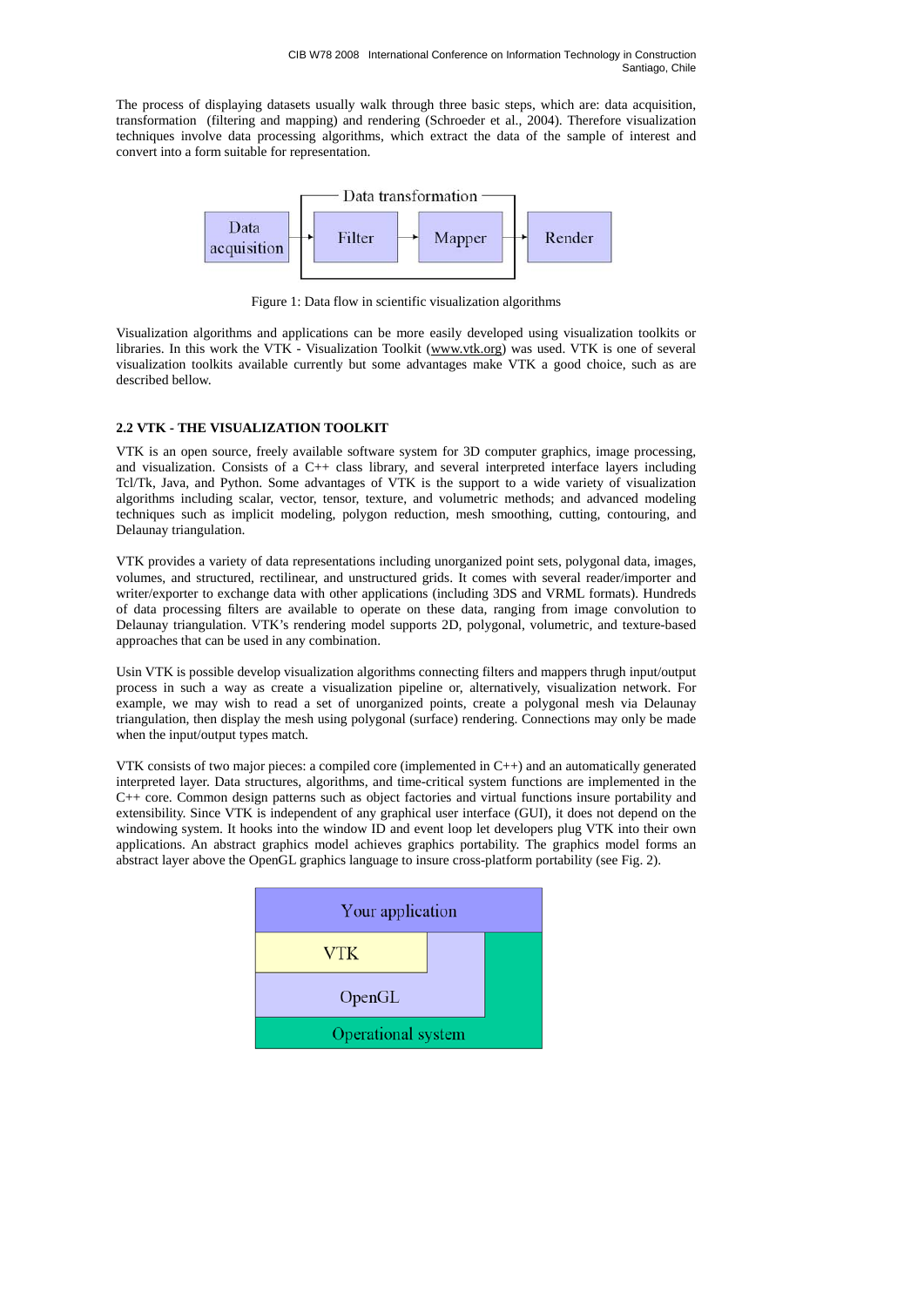### Figure 2: The VTK layer

In this work was used VTK for develop two main visualization alorithms, one for 2D scalar color mapping and image generate, and other for 3D scalar mapping and isosurface generated. Additionally a color table (lookup table) image also had to be generated, in each case, for the correct interpretation of results in the final visualization interface (3D CAD and VRML viewer).

# **2.3 VRML - VIRTUAL REALITY MODELING LANGUAGE**

The Virtual Reality Modeling Language (VRML) is a non-proprietary ISO standard file format for describing interactive 3D objects and worlds. VRML is designed to be used on the Internet, intranets, and local client systems. VRML is also intended to be a universal interchange format for integrated 3D graphics and multimedia. VRML may be used in a variety of application areas such as engineering and scientific visualization, multimedia presentations, entertainment and educational titles, web pages, and shared virtual worlds (Web3d, 2008).

Three-dimensional information can be easily generated and transferred through the Internet by this technology. VRML models can be displayed in several freely available browsers and integrate with web browsers as plug-ins. Information in a VRML file is encoded in ASCII. The VRML's latest incarnation is X3D, which updates the specification to more modern standards, including additional graphics features and an XML encoding.

VRML describes 3D models in the form of 'nodes'. Nodes generally define 3D physical descriptions that may be made up of 3D primitives, such as spheres, cube, cones and cylinders, or of complex polyhedra composed of polygon facets. In addition to these form descriptions, nodes can also define materials, colours, texture maps, lighting, shape transformations and viewing criteria. An important characteristic of VRML files is the ability to compose files together through inclusion and to relate files together through hyperlinking. Another essential characteristic of VRML is that it is intended to be used in a distributed environment such as the World Wide Web.

# **3. ILLUMINANCE FIELD PROCESSING AND VISUALIZATION**

An appropriate lighting plan in home and industrial environments is important to provide confort and good working conditions, besides generating economy in many ways, such as energy efficiency. Engineers and contractors are using lighting software programs to assist in the design of new construction projects and in planning the retrofit of existing facilities. In general, lighting application software programs use the point-by-point method of calculation, which is very accurate and precise and which can also be used for graphic renderings.

Point-by-point method is a design procedure for determining the illuminance at various locations (or at a mesh) in a lighting system using luminaire photometric data, for example, an IES file (IESNA, 2008). These files are in the Illuminating Engineering Society (IES) standard format, so that files of fixture products from just about any manufacturer can be put into the database. In addition to photometric data the point-by-point method need the geometrical information project (location and direction of focus of each light source), which can be obtained from the CAD model. In this context, a 3D virtual environment can provide a great 3D graphical interface for illumination planning software application. The Fig. 3 shows a example of geometric information needed in the illuminance field process.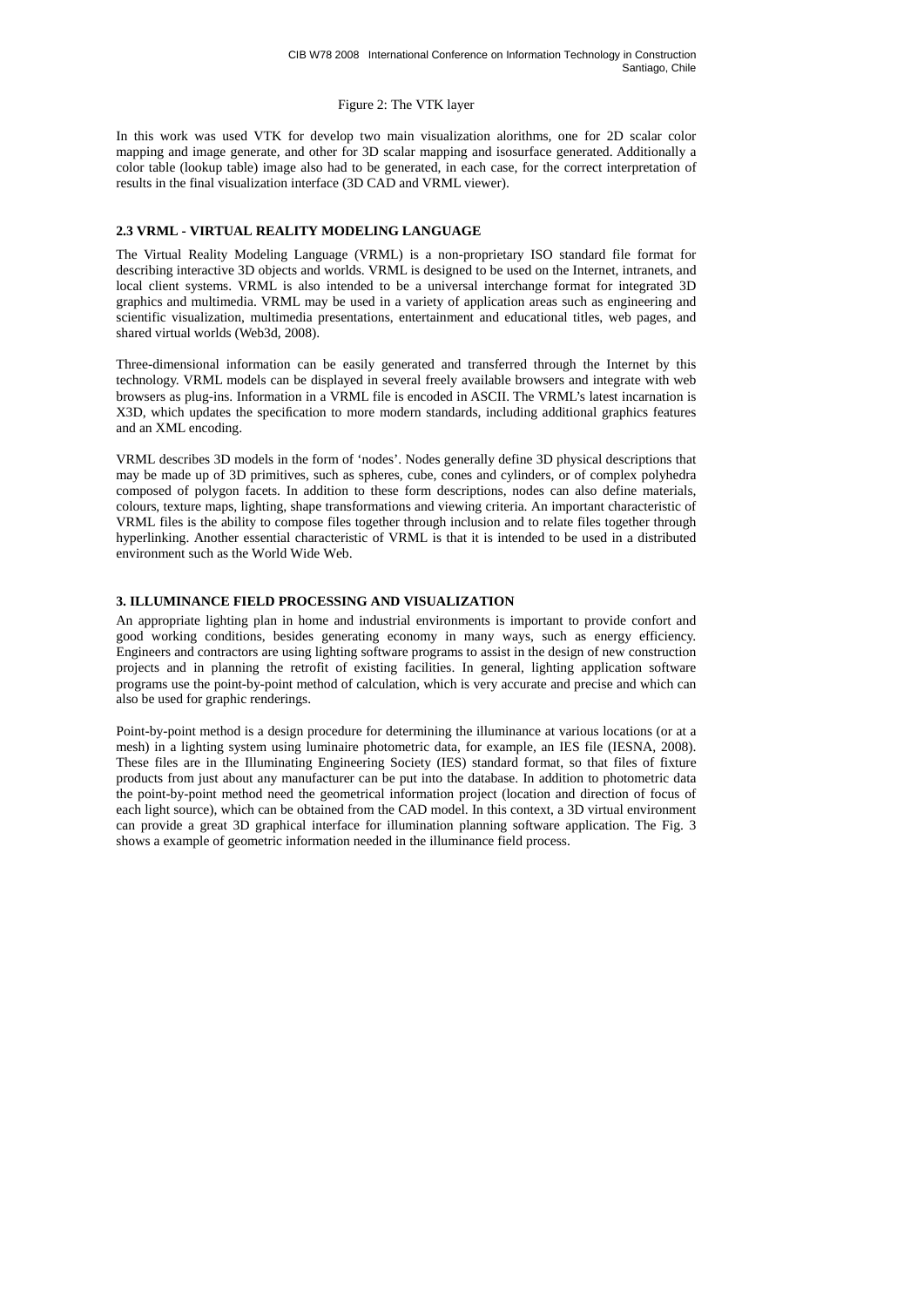

Figure 3: The geometric information needed for the illuminance process.

In Fig. 3, L is the point of light source, D is the focal point, P is the point of interest, n is a normal vector of plane A and gamma is the angle between PL and n. Whereas already built the CAD model, the lighting design can be built using the geometry of the CAD model to define the points of installation of fixtures and point of focus. Thus, the coordinate system used in the processing method of point-by-point will be the same coordinate system of CAD model.

### **4. THE APPLICATION DEVELOPED**

The illumination field numerical processing, as mentioned, needs some input information such as photometric data of light sources, the project geometry (includes coordinates of each luminaire position and focus direction) and coordenates of grid points which the iluminaces will be calculed. For input this informations was used a CAD system (SolidWorks) workspace as a 3D interface. This allowed a easy and interactive choice of light source, localization and focus direction. Whith the 3D CAD model interface the user can select points in objects of the model by simple mouse pick and then insert light sources chosed from files from database. This process can be repeated as often is desired. The light point and focus coordinates are stored in a input file for the illuminances fiel processing. The SolidWorks customization (add-in developed) alowed also create graphical interface features for access and edit the database containing IES files of many light source models.

The SolidWork add-in implementation was make in four modules. The first is for register of luminaires in a SQL database. The second is for the geometry illumination project definitions such as lights localization and focus direction. The third module is for a mesh choise and illuminace fiel processing. Finally the last module is for the visualization of results and export the complete visualization model to a VRML file for publish.

For the first module was extended the SolidWorks GUI (*Graphics User Interface*) using the API (*Application Programming Interface*) available, Fig. 4. A graphical interface (page in the SolidWork environment) was created for add luminaires/lamps models and few information of light sources in database.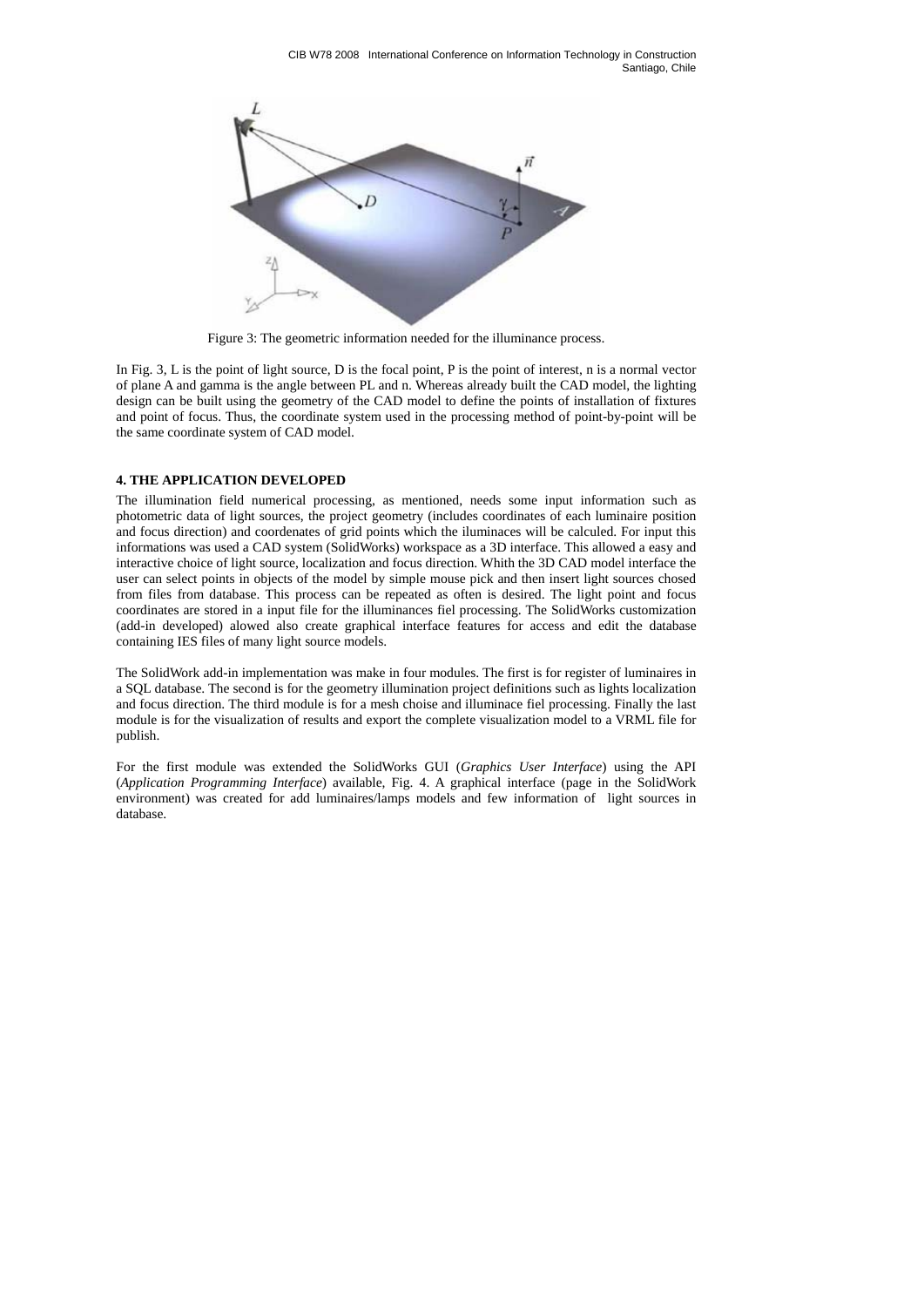

Figure 4: Interface for edit IES files database

The second module was developed using CAD features for the points coodinates capture and was create pages for the luminaires choose and insert in the digital model. Once defined a "ilumination scheme" is possible save it for subsequent restore and/or edit. Many illumination designs can be created and compared for get the best result. The third module use the saved illuminations schemes for process de illuminances in a mesh defined by the user. The mesh is regular set of points evenly distributed in any plane or box (volume) desired. The point-by-point algorithm will be calculate the direct lighting at each point. Finally, the last module will be post-processing the illuminance field trough the visualization algorithm (contours, colormap, slice planes, stream lines, etc.).

The use of SolidWorks is only an alternative way to input the data in illuminance field processing algorithm. The input also can be made through an ASCII file, therefore the use of SolidWorks is not mandatory. The numerical algorithm can read the input information into an ASCII file and generate a output file in VTK *Legacy* format. This format can be easily read for a visualization algorithm written using the VTK library.

In this way, from the input information, the numerical algorithm process the iluminance field and store the results in a VTK *Legacy* file. Then, the visualization algorithm read, generates the color mapping and contours, and also, export the final model to the VRML format. Therefore using the SolidWorks interface was possible to perform several simulations for different lighting systems for different cases and compare them. The steps for the use of the application developed are: after registering the IES files in the database, for all light sources which will be used, to choose and to insert in the 3D digital model the points of light desired; select or create a face (plane) or a volume (box) where will be performed the analysis; choose the density of the mesh points to be generated and, finally, process the iluminance data and get the visualization. The mesh generated is the type structured and have cells square (pixel cells). This structure allows from the result of the color mapping to generate an image file in JPG, BMP or PNG and therefore can be inserted into the model as a texture, which usually more "economic".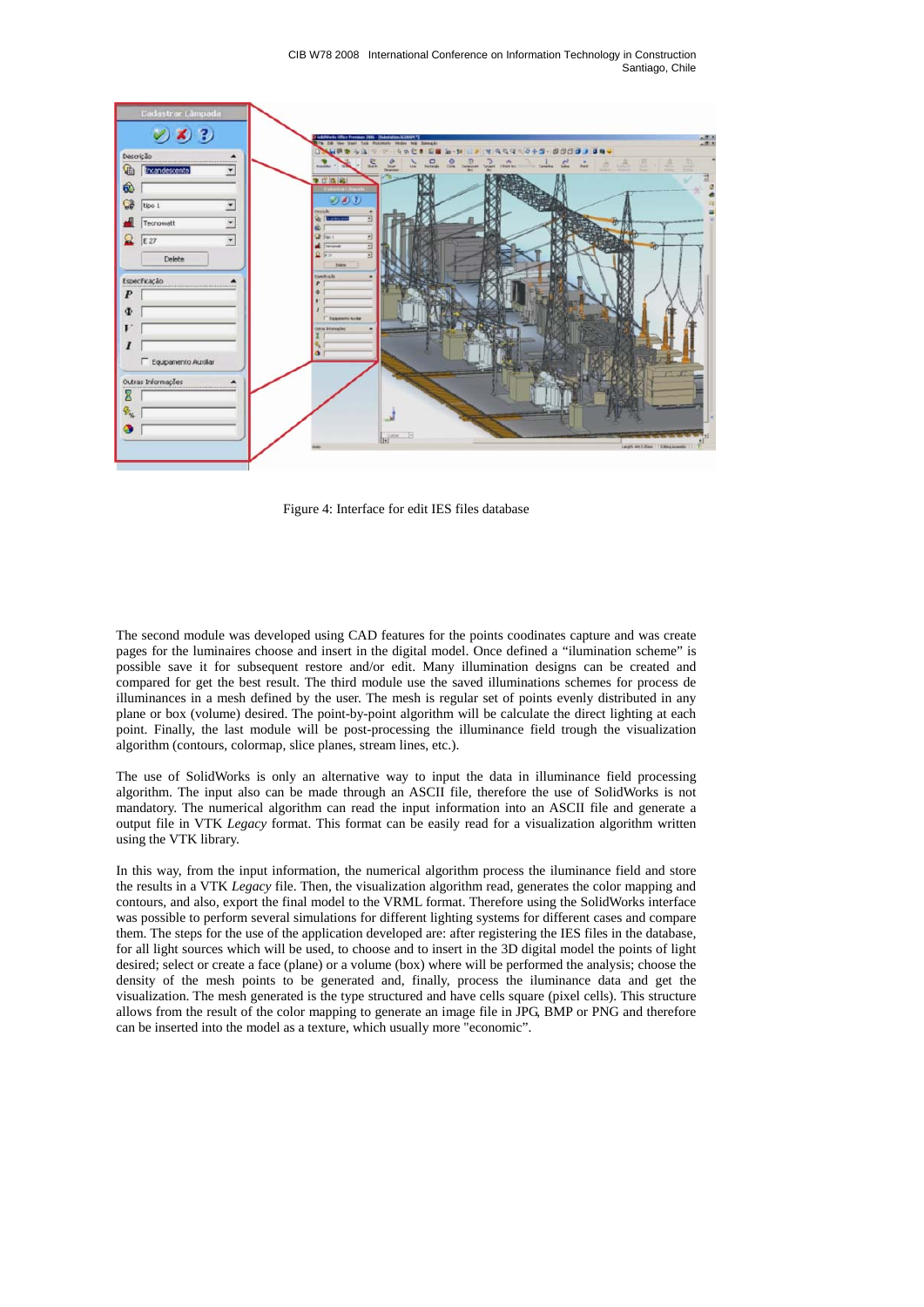It was also possible using methods of the SolidWorks API perform the simulation taking into account the existence of opaque bodies which block the light in some points of mesh. The methods used were the *RayIntersections* and *GetRayIntersectionPoints* allowing given a point and one direction, see if there is any object in that direction. With these methods were unable to examine whether or not there is any object from the point of installation of light source and the point of the loop in which the illuminance is calculated. If there is an object, the influence of this source of light will be disregarded, or will only be computed the influence of the sources of light whose light rays focus directly on the point. An example of a simulation performed and displayed in the CAD environment, considering the obstructions, is shown in Fig. 5a and texture generated is shown in Fig. 5b.



Figure 5: (a)Result of simulation performed considering the opaque bodies obstructions and (b) the image generated for visualization of illuminance field

This approach is without the influence of the light sources whose luminous intensity does not directly reach certain point. However, due to the computational cost needed for the processing, it was only possible to simulate in parts of the substation, or in smaller models. A use diagram of application developed is showed in Fig. 6.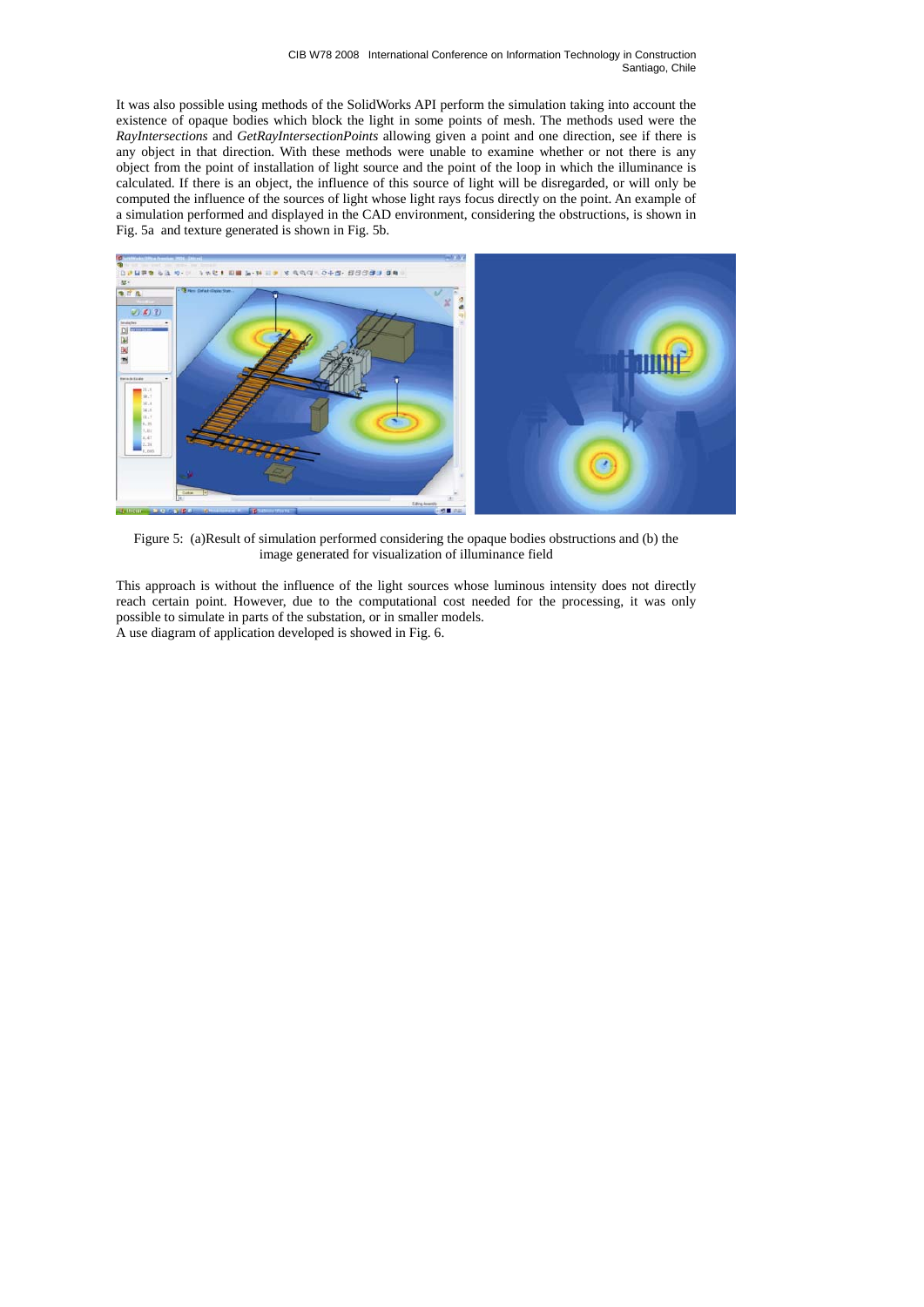CIB W78 2008 International Conference on Information Technology in Construction Santiago, Chile



Figure 6: Dataflow of applicatiom developed

The main advantage of aplication developed, compared with other existing, is that its fully integrated with 3D CAD Solid Works and was designed with an open source toolkit VTK making it more flexible and more expandable, and free.

## **5. CASE-STUDY: LIGHTING MEASUREMENT FOR A POWER SUBSTATION**

During the R&D project "3D Virtual Reality System Applied to Power Substation Activities" with ANEEL (Brazilian National Agency of Electric Energy) funds and support of Furnas Centrais Eletricas, it was developed a join cooperation with LACTEC (Institute of Research for Development). In this collaboration the add-in sub-system for illuminance field was tested. The project goal was to develop a system of Virtual Reality for several plans, such as cargo transportation, using the three-dimensional model to access information that is often not available due to the impossibility (technical and safety) to do the lifting through traditional methods. The application was tested in the 3D model of the electrical power substation located in the city of Jacarepaguá, State of Rio de Janeiro, Brazil. The cited transmition substation have capacity for 600 MW.

The digital model used was obtained through laser scanning performed by a contracted company. The technology of laser scanning employed allows generation of models with geometric precision of 2 to 6 mm. The product of scanning process is a dense point cloud (given into x, y, z coordinates) captured at a speed of 1800 points per second. The point cloud is passed through a process that generates a corresponding CAD model. The CAD model is then analysed, corrected and converted in a VRML file to be viewed in available free browsers.

The data had been initially in DWG format file (native of AutoCAD software, version 2004) in five parts: area\_of\_capacitors (33MB), area\_of\_trafos (29 MB), area\_128KV\_a (47 MB), area\_128KV\_b (49 MB) and area\_345KV (121 MB). The DWG models was imported in SolidWorks in pieces where different equipment/parts was separated by layers and imported separately. Each part was then converted in a VRML file using the SolidWorks and later meeting through *Inline* VRML nodes. This process allow create a distributed virtual reality model and implement techniques for up the navegation performance such as LOD (Level Of Detail) and FOG.

As initial data, the developed add-in uses a given plan of the lighting system (number, type, location and direction of focus of the light sources). In sequence, an algorithm calculates the three-dimensional field of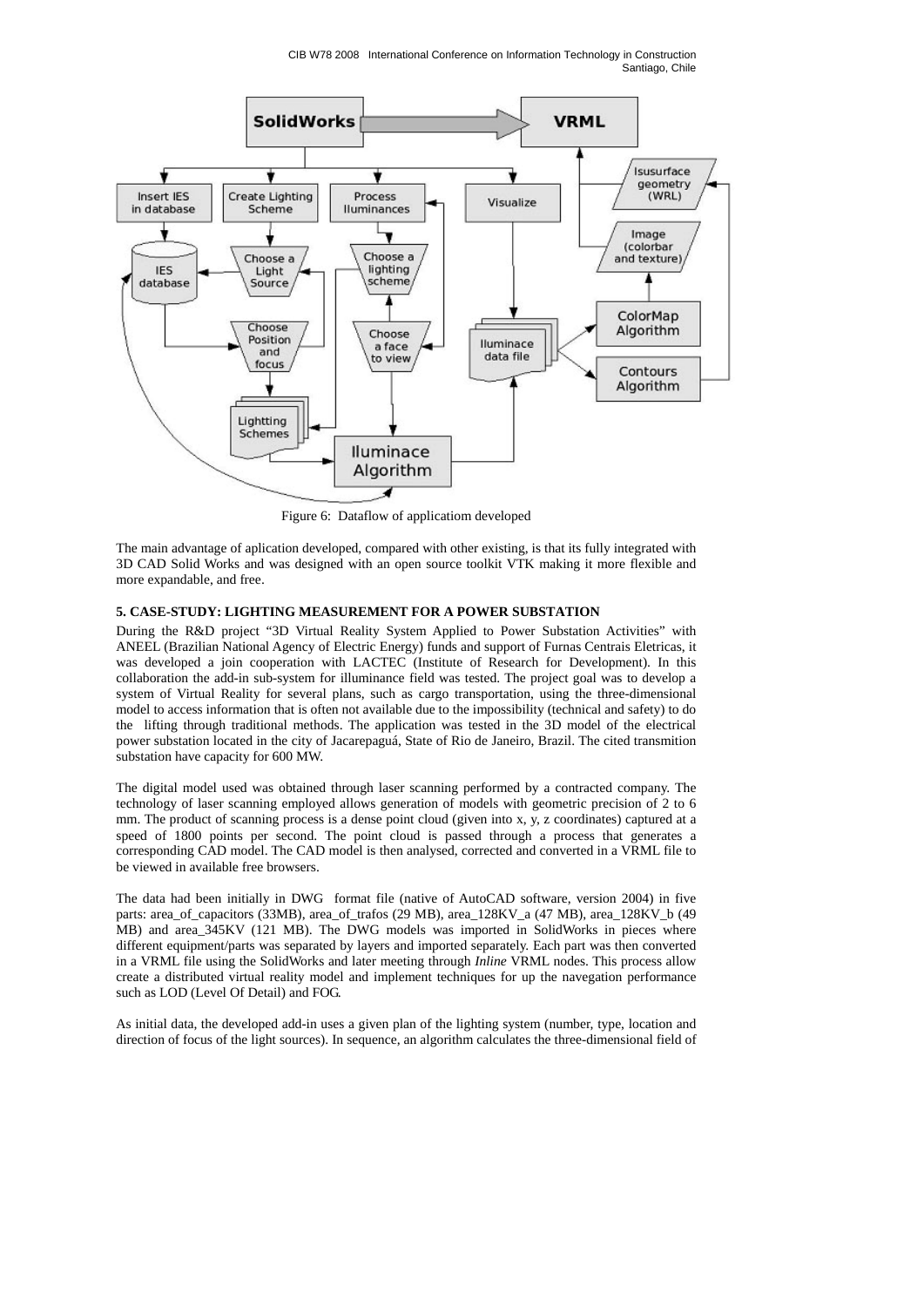horizontal illuminances, and then some visualization techniques (slice planes, isocontours and colormap) are applied. To illustrate the operation of the developed application, a simulation was performed for a system of lighting, using the 3D model of the case-study power substation. Several configurations could be tested varying the position of the light sources, different luminaire and lamp types. Fig. 7 and Fig. 8 show both illuminance field visualization and substation CAD model in a VRML virtual environment.



Figure 8: Isosurface iluminance field visualization

### **6. THE KICHTEN EXAMPLE**

In order to study the potential of VTK for development visualization systems, a program has been developed, called PPGMNE DataViewer (Neto et al., 2006) - PPGMNE stands for the Numerical Methods Graduate Program at the Federal University of Paraná in Brazil.

The PPGMNE DataViewer or simply DataViewer (DV) is a VTK based visualization program which provides a graphical user interface for control several parameters of visualization algorithms. Using DV users can easily load a dataset (in VTK Legacy Format file) and, then, to apply visualization techniques such as slice planes, color mappers and contours. A sequence of filters and mappers can be applied for a visualization pipeline construct. The resulting model can also be exported in a VRML format file.

In order to illustrate an application of illumination field visualization, a house example was created. The geometric model was constructed in a CAD program and then exported for 3DS format. This format can be imported by the DV program. The illuminance field was processed separately and then the results loaded in DV were the resulting illuminance field was created. This procedure allowed a complete understanding of lighting data. The Fig. 9 shows some views obtained by some DV capabilities.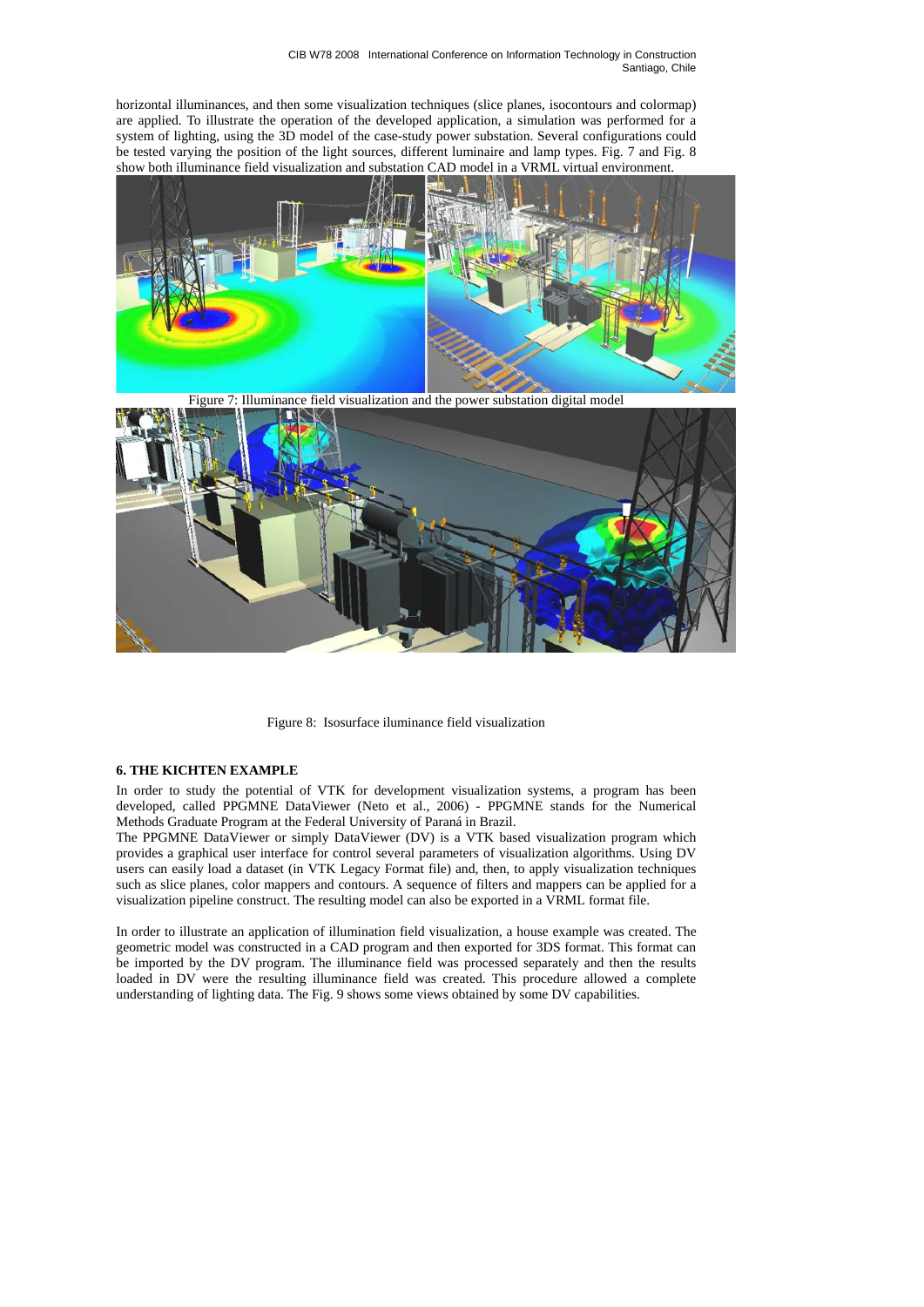CIB W78 2008 International Conference on Information Technology in Construction Santiago, Chile



Figure 9: The visualization of ilumination field in a house kitchen: (a) the CAD model; (b) a cut in CAD model; (c) two orthogonal slice planes of illuminace field and colormap (d) slice plane and isolines; (d) more two orthogonal slice planes; (e) isosurfaces

# **7. CONCLUSION**

Through customization of a 3-D CAD system is possible to incorporate algorithms for pre-processing, processing and post-processing of numerical analysis in order to obtain a application that provide features of different systems into one. The conversion of the final model in a VRML format file provides several advantages from the point of view of communication and collaborative visualization/planning. The integration of features that are typical of different software into a single system (a CAD or a Virtual Reality system) is interesting to decrease the difficulties arising from the data transfer between different file formats. In particular, CAD systems are commonly used in engineering for geometric modeling and can be customized, so as to seize the geometry built to generate the mesh of points that will be used in numerical analysis. For this, tetrahedralization and triangulation algorithms can be used. In addition, CAD systems that support the use of textures, such as SolidWorks, allow numerical data to be represented as images in the 3-D model, as shown for viewing the illuminance fields through color mapping. Scientific visualization tools such as VTK, provide algorithms for mesh generation and scientific data representation which may be used in applications development and software customizations for creation of new functionalities. Finally, a conversion in a VRML file provide all the visualization and communication facilities.

# **ACKNOWLEDGEMENTS**

The work reported in this paper was partially developed with support by Furnas Centrais Eletricas S.A. during an ANEEL (Brazilian Agency for Electric Energy) R&D project with coordination by the Institute of Technology for Development (LACTEC).

#### **REFERENCES**

Bouchlaghem D., Shang, H., Whyte, J. and Ganah, A. (2005) "Visualisation in architecture, engineering and construction (AEC)". Automation in Construction, Vol.14, No. 3, June 2005, 287-295.

Brodlie, K.W., Carpenter,L.A., Earnshaw, R.A., Gallop, J.R., Hubbard, R.J., Mumford, A.M., Osland, C.D., Quarendon P. (eds), Scientific Visualization, Techniques and Applications, 1992, Springer-Verlag. Collins, B. M. (1993) "Data visualization: has it all been seen before?" In: Earnshaw, R. A.;

Watson, D. (Eds.) Animation and Scientific Visualization: tools & applications. Academic Press. p. 3-28. Lang, U., Wössner, U. (2004) Virtual and Augmented Reality Developments for Engineering Applications. Proceedings of the European Congress on Computational Methods in Applied Sciences and Engineering – ECCOMAS2004.

Malandrino, D., Palmieri G., Scarano V. and Capocelli, R. M. (2007) Visualizing processes on the web. Journal of Visual Languages and Computing Archive, Vol. 18, No.6, 592-612. Orlando, FL, USA.

McCormick, B. H.; DeFanti, T. A.; Brown, M. D. (1987) Visualization in Scientific Computing. Computer Graphics (special issue) Vol.21, No.6.